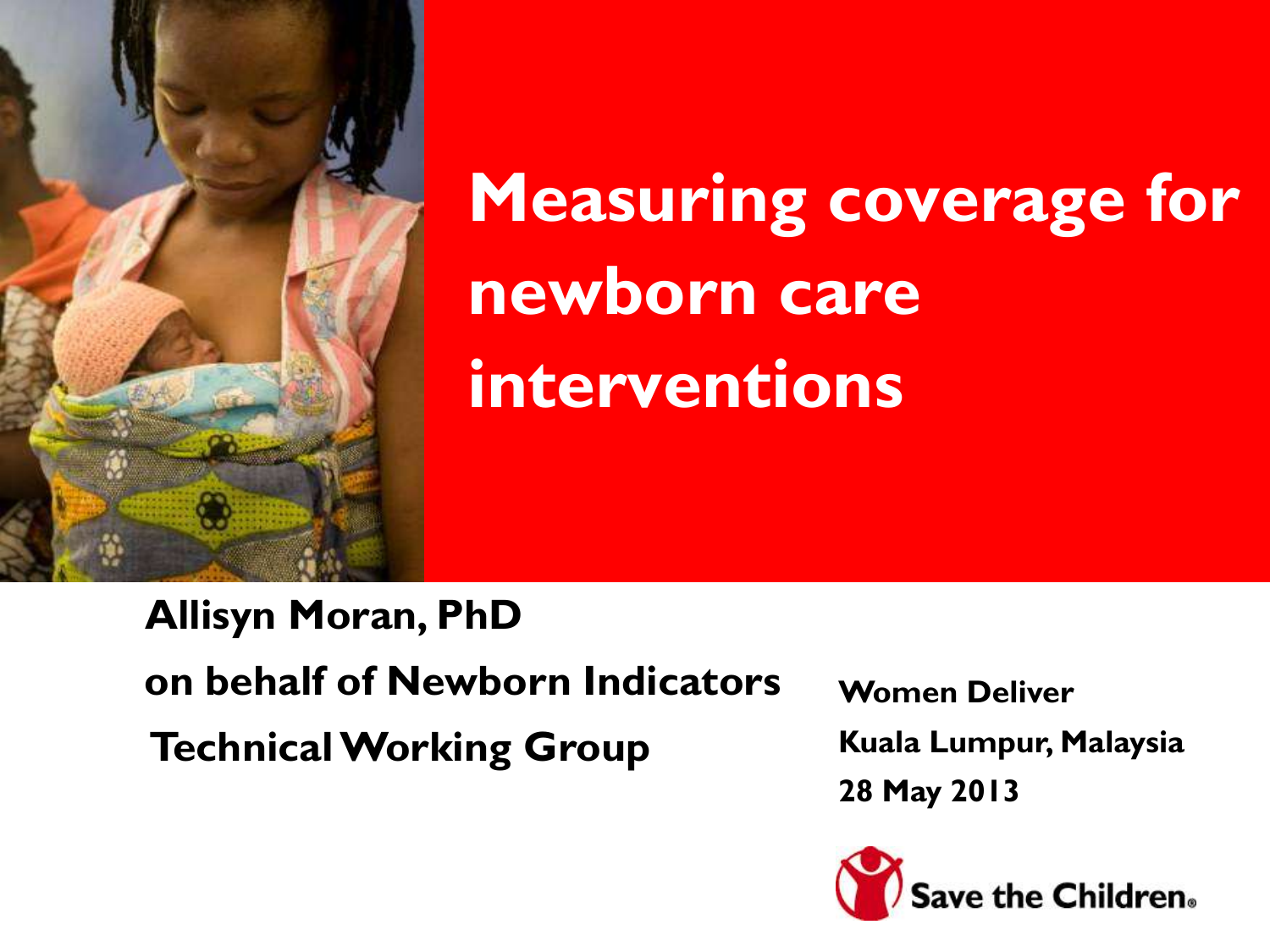### **Why is measurement important for newborns?**

- Growing interest in newborn health
	- MDGs 4 and 5
	- WHO/UNICEF Joint Statement
- Data gaps in tracking coverage of key interventions
	- Countdown 2015 profiles
	- COIA
	- LiST review of evidence
- Opportunities exist
	- DHS, MICS, other national surveys
	- SNL and partners' sub-national surveys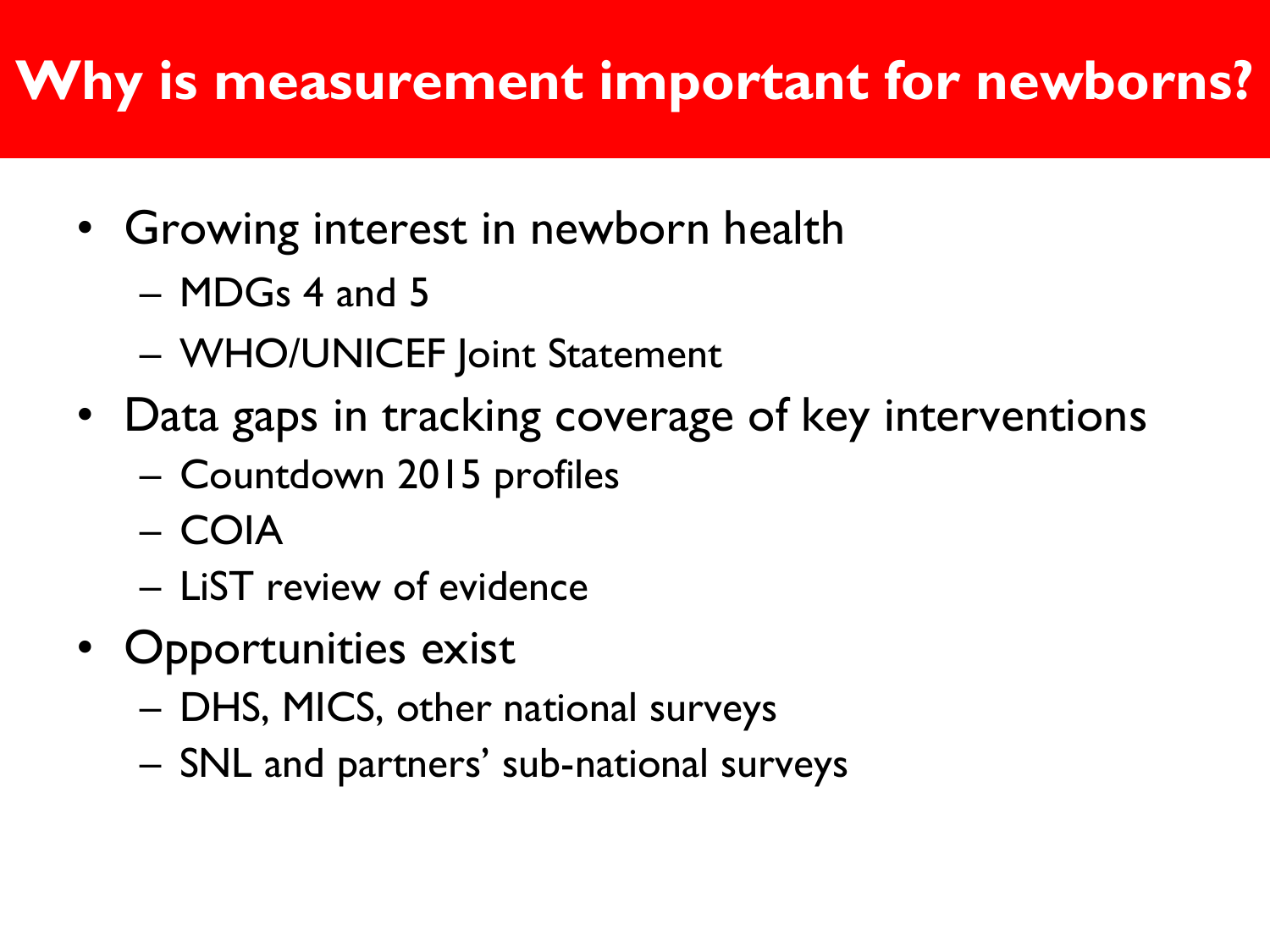# **Newborn Indicators Technical Working Group**

- Inter-agency group UNICEF, ICF Macro, NGOs, researchers, SNL
- Established in 2008
- Aim reach consensus on key indicators and to advocate for inclusion in nationally representative and specialized surveys
- Support and coordinate research and secondary analyses
- Identifies of gaps needing research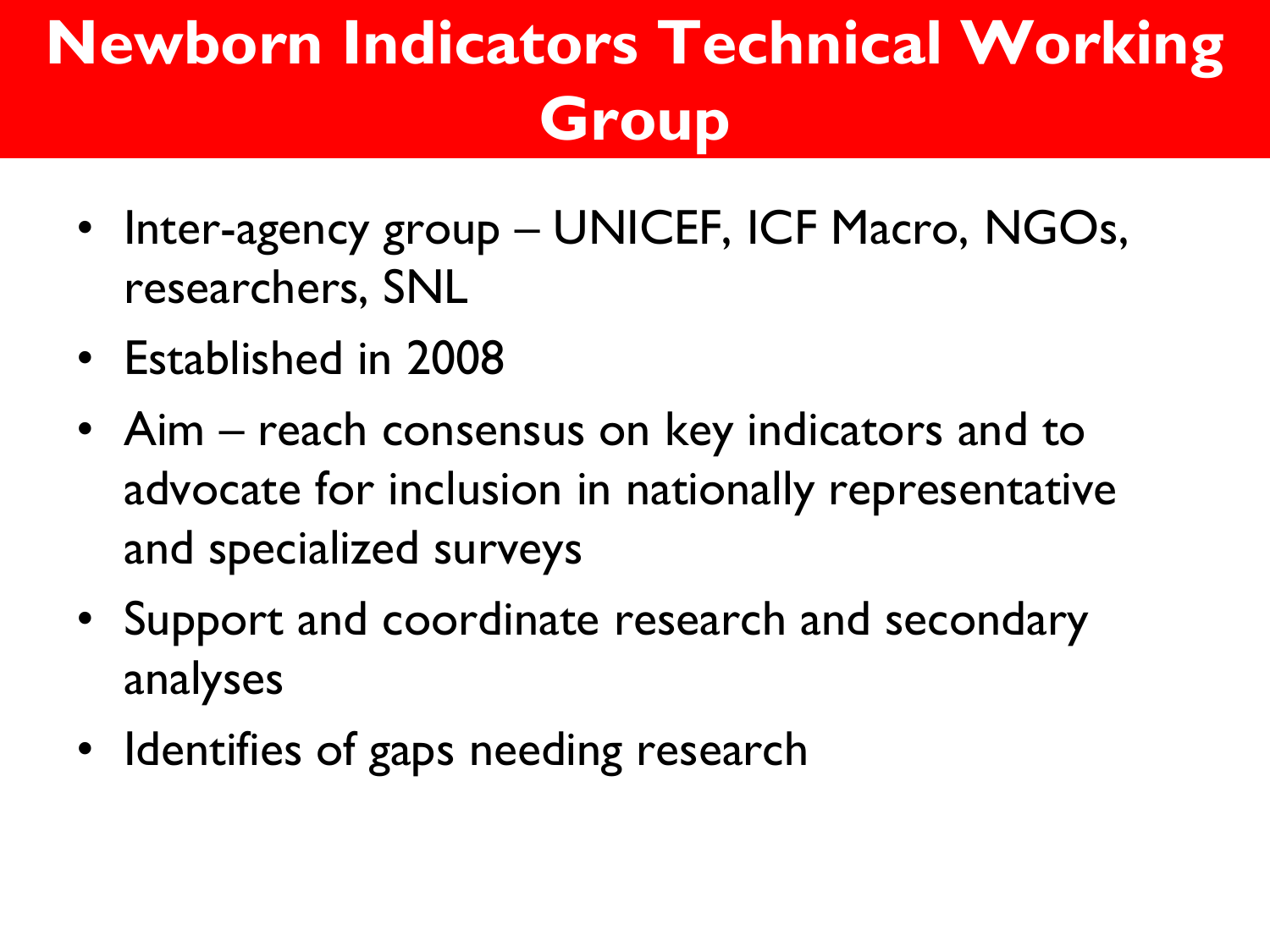### **What is the state of newborn coverage indicators?**

#### **Postnatal care:** % of newborns with PNC visit within 2 days of birth

- Countdown to 2015 indicator
- COIA
- Included in national surveys, but limited data
	- DHS limited to home births prior to 2006; MICS not included until MICS4
	- Countdown 2005 report 0 countries
	- Questions on validity women's reports home versus facility births and definition of PNC
- Data on content/quality of care not available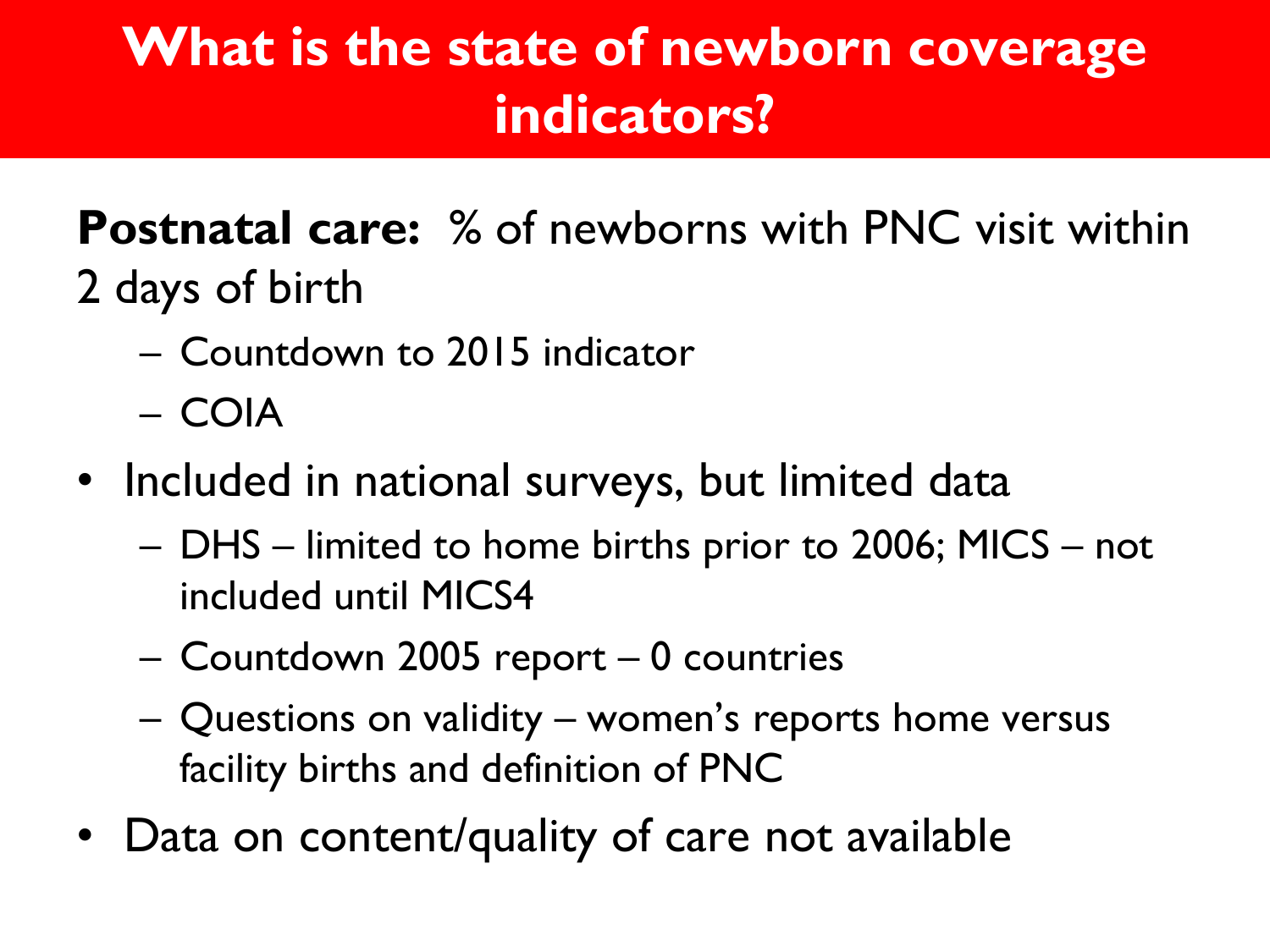## **Postnatal care: Recall and validity**

| <b>Issue</b>                                                                                         | <b>Accomplishments</b>                                                                                                                                                                                  |
|------------------------------------------------------------------------------------------------------|---------------------------------------------------------------------------------------------------------------------------------------------------------------------------------------------------------|
| Uncertainty on mother's knowledge about<br>what happens to baby after birth, esp.<br>facility births | Qualitative research – women have a<br>good idea what happens to baby<br>regardless of birth location<br>DHS and MICS questionnaires - all<br>births<br>Standard tables in DHS and MICS - all<br>births |
| Recall of past births up to 5 years prior to<br>survey                                               | DHS and MICS include births 2 years<br>$\bullet$<br>prior to survey                                                                                                                                     |
| Misunderstanding of survey questions                                                                 | • Qualitative research - women have<br>difficulty understanding term "postnatal<br>care"<br>Introductory statement in MICS and<br><b>DHS</b>                                                            |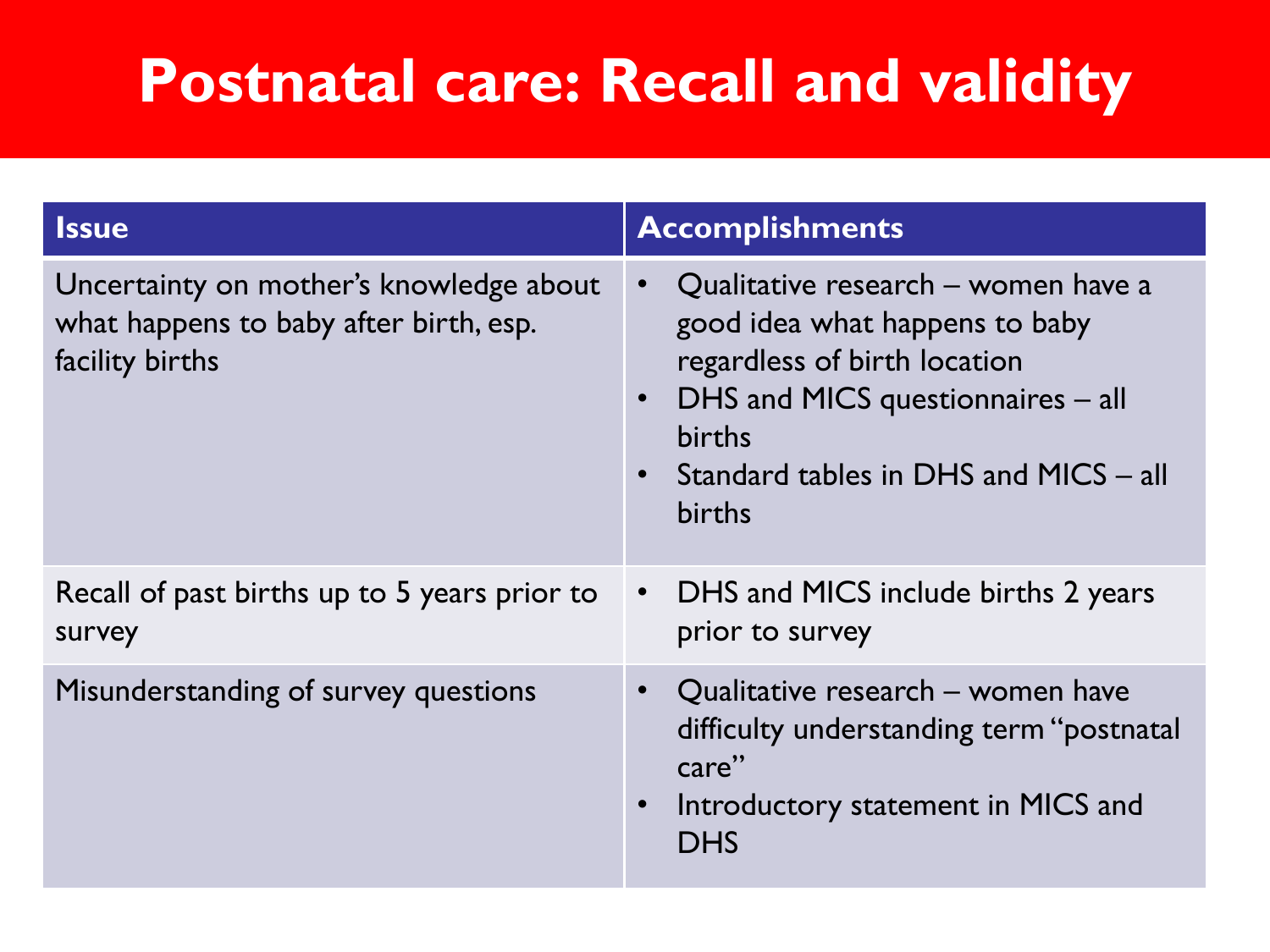## **What is the state of newborn coverage indicators II?**

## **Key behaviors and practices**

- Thermal care
- Immediate breastfeeding
- Clean cord care

### **Other evidence-based interventions**

- KMC
- Care-seeking and treatment for sepsis
- Not included in core DHS or MICS questionnaires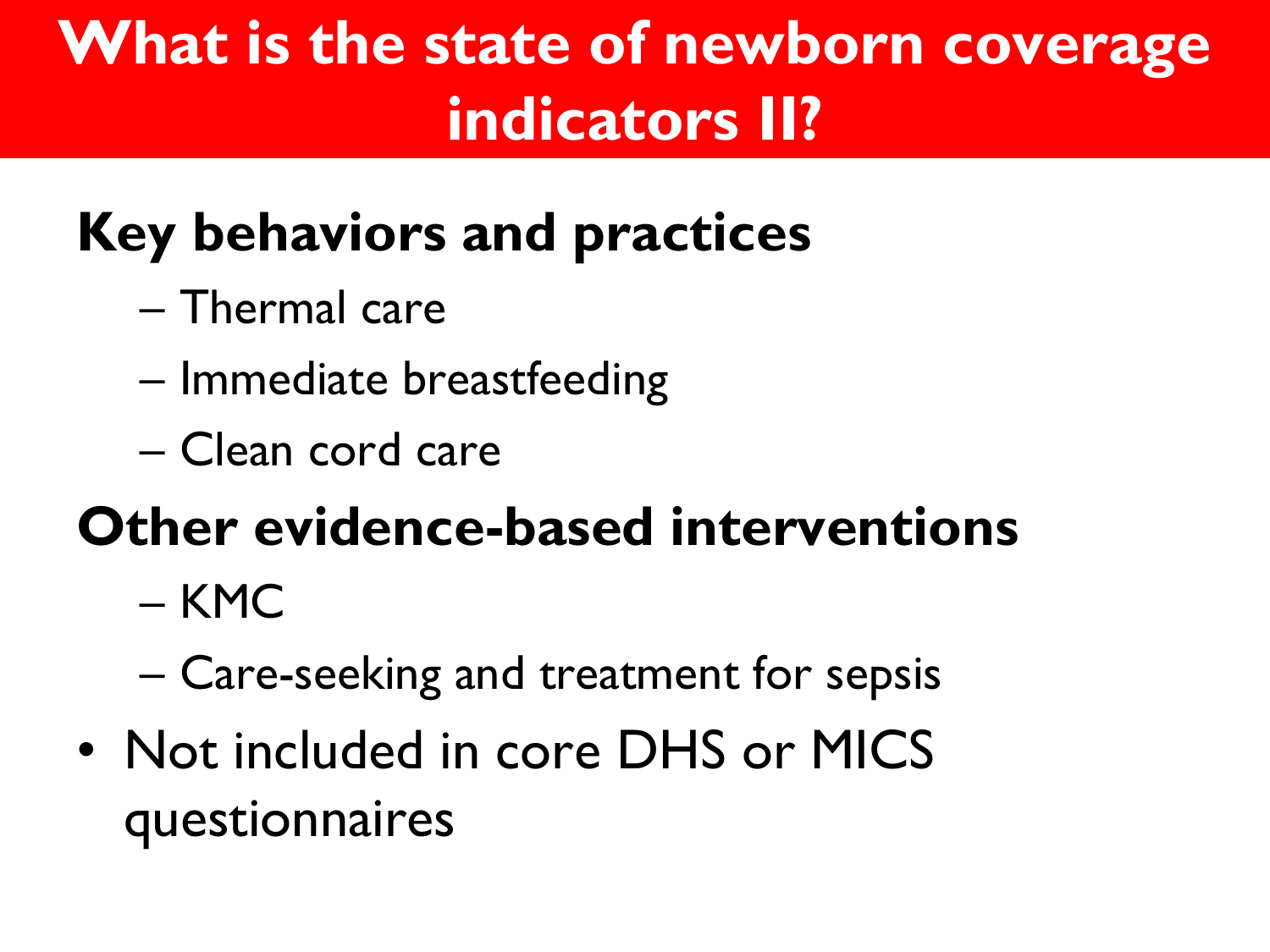## **Newborn behaviors and practices**

| <b>Issue</b>                                                                                         | <b>Accomplishments</b>                                                                                                                                                                                                                                                                                                                                                                                                                 |
|------------------------------------------------------------------------------------------------------|----------------------------------------------------------------------------------------------------------------------------------------------------------------------------------------------------------------------------------------------------------------------------------------------------------------------------------------------------------------------------------------------------------------------------------------|
| Uncertainty on mother's knowledge about<br>what happens to baby after birth, esp.<br>facility births | Qualitative research -<br>women can recall the event<br>sequence for delivery and<br>immediate newborn care practices<br>• no difference in recall between<br>women with facility-based births<br>and home births or the timing of<br>the birth relative to the survey.<br>• women have difficulty recalling the<br>exact timing of events as measured<br>in hours and minutes<br>Limit timing questions to hours (and<br>not minutes) |
| Overlap wrapping and drying                                                                          | >90% babies dried also wrapped (SNL<br>$\bullet$<br>endline surveys)<br>Limit question to wrapping/wiping                                                                                                                                                                                                                                                                                                                              |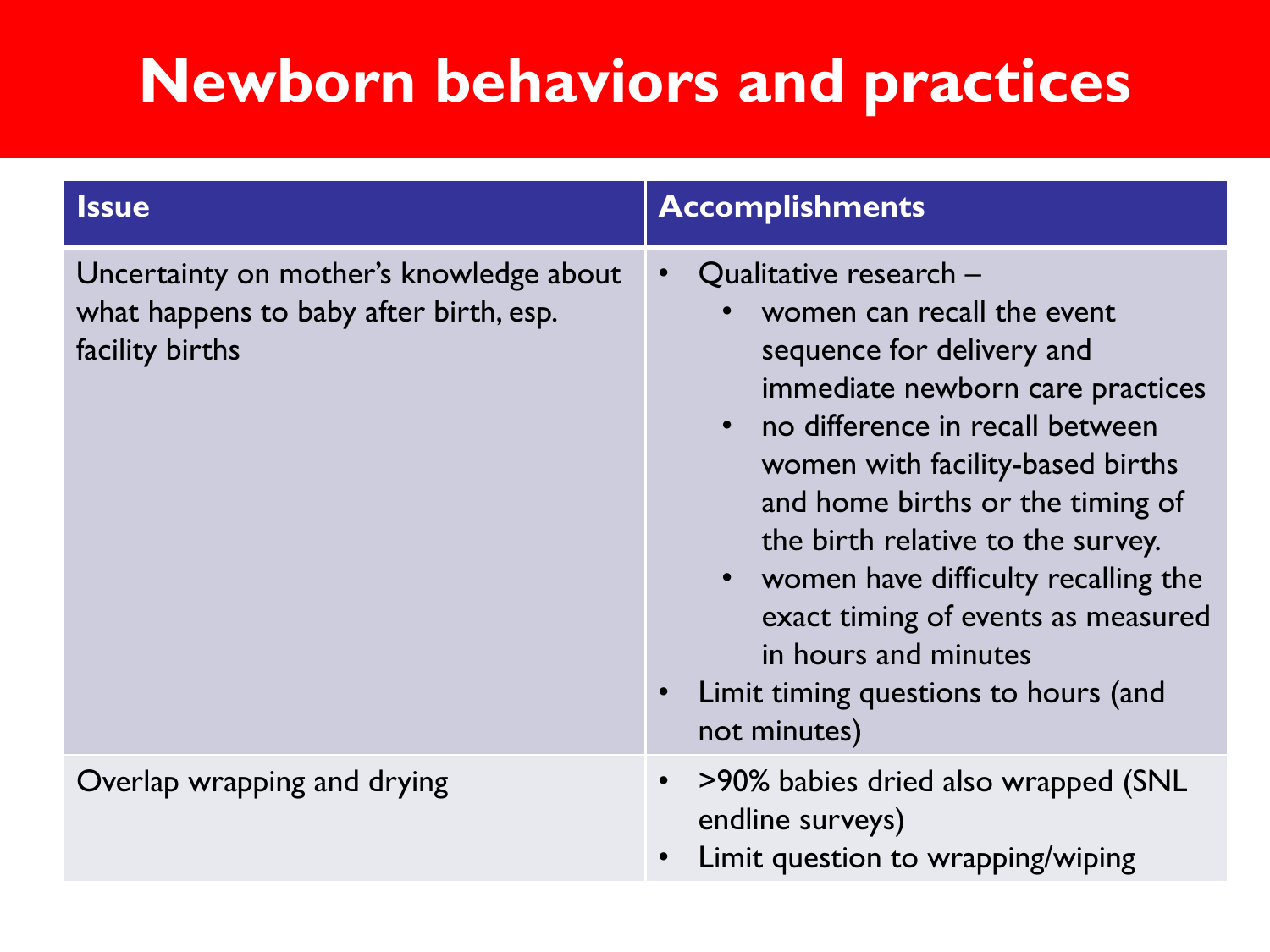# **Recommended Indicators: PNC coverage**

- Consensus on global indicator
	- % of women/newborns who received PNC within two days after delivery
	- Includes ALL births
- Comparable data DHS and MICS
	- Revision of DHS core questionnaire (2010)
	- MICS4 PNC module (~20 countries)
- More data available for global monitoring
	- Countdown 2012 report 25 countries (home births); 4 countries (all births)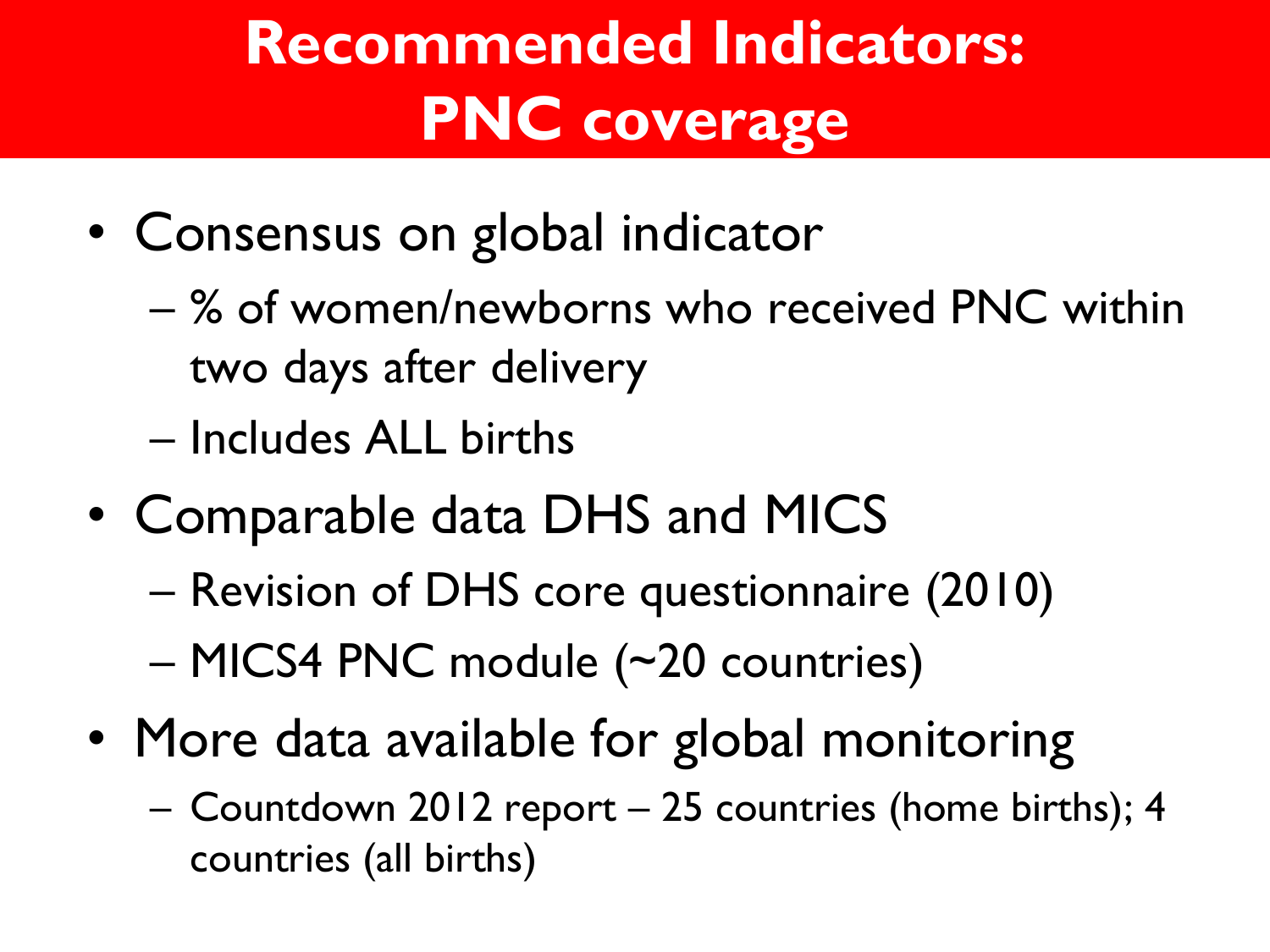## **Recommended Indicators: Newborn Behaviors and Practices**

| <b>Indicators Recommended</b>                                                      | <b>Notes</b>        |
|------------------------------------------------------------------------------------|---------------------|
| Percent of newborns dried after birth                                              | All births          |
| Percent of newborns with delayed bath at least 6 hours after   All births<br>birth |                     |
| Percent of newborns with cord cut with clean instrument                            | Home births<br>only |

| <b>Indicators Additional Testing</b>                                                                 |            |
|------------------------------------------------------------------------------------------------------|------------|
| Percent of newborns placed on the mother's bare chest<br>after delivery                              | All births |
| Percent of newborns with nothing (harmful) applied to<br>cord (from cord cutting until it falls off) | All births |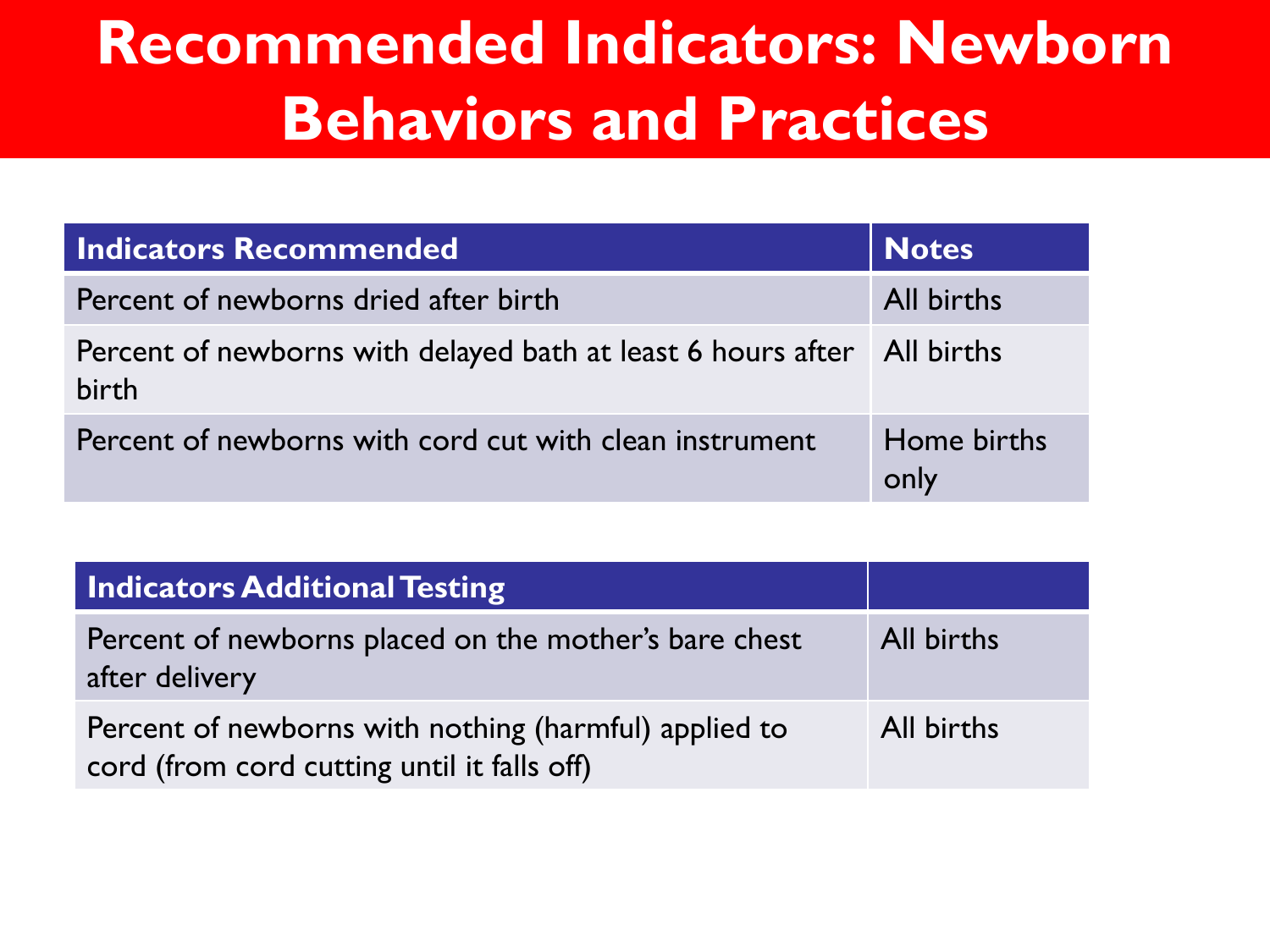## **Research Gaps**

- As more PNC data become available need to assess:
	- Women's understanding of PNC is this "intrapartum care" or "postnatal care"
	- Feasible to combine PNC for woman and newborn into one indicator?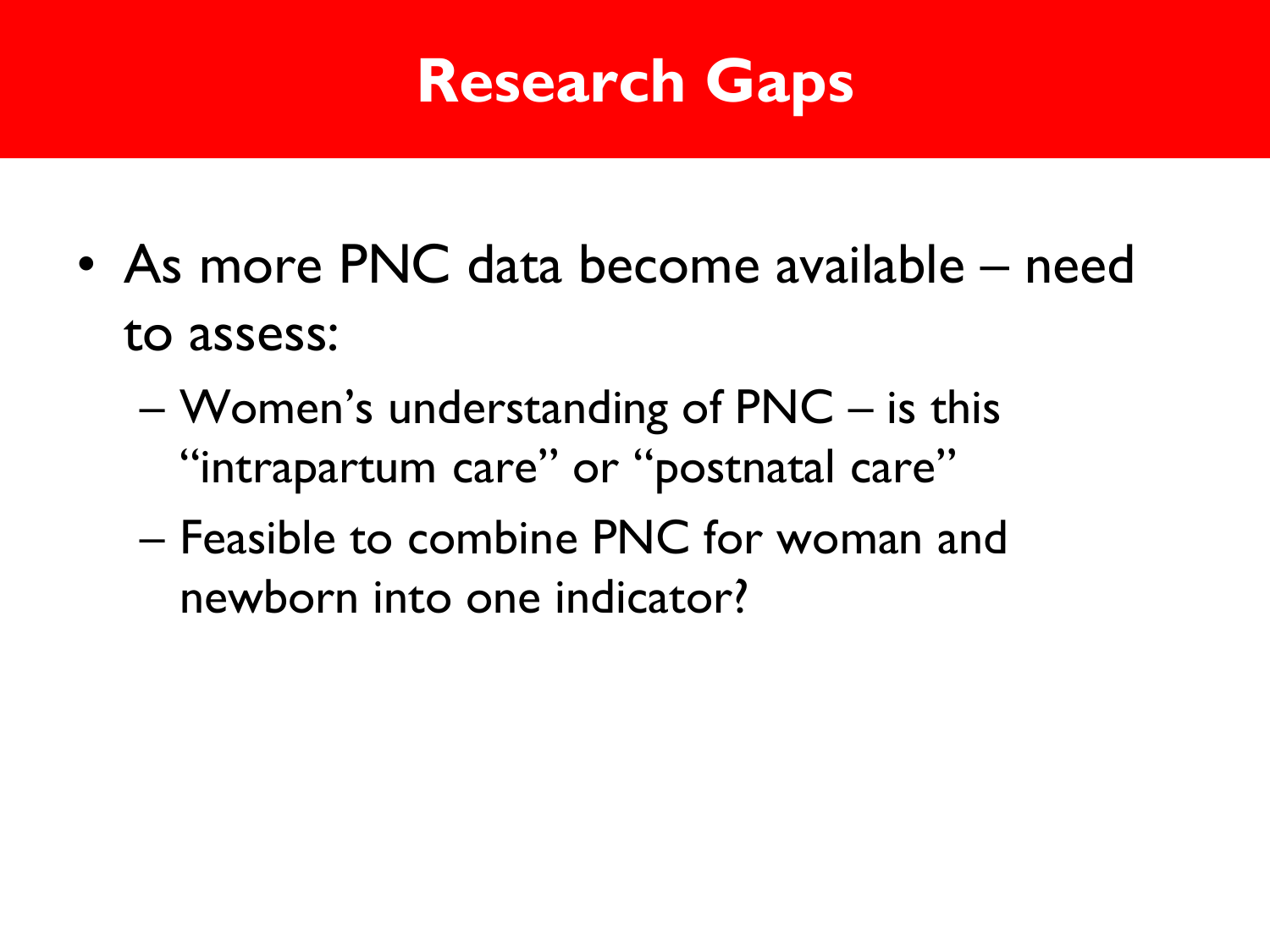# **Timing of PNC**

Percent of women who received PNC within 2 days of delivery by time of first PNC, DHS data 2005-2011

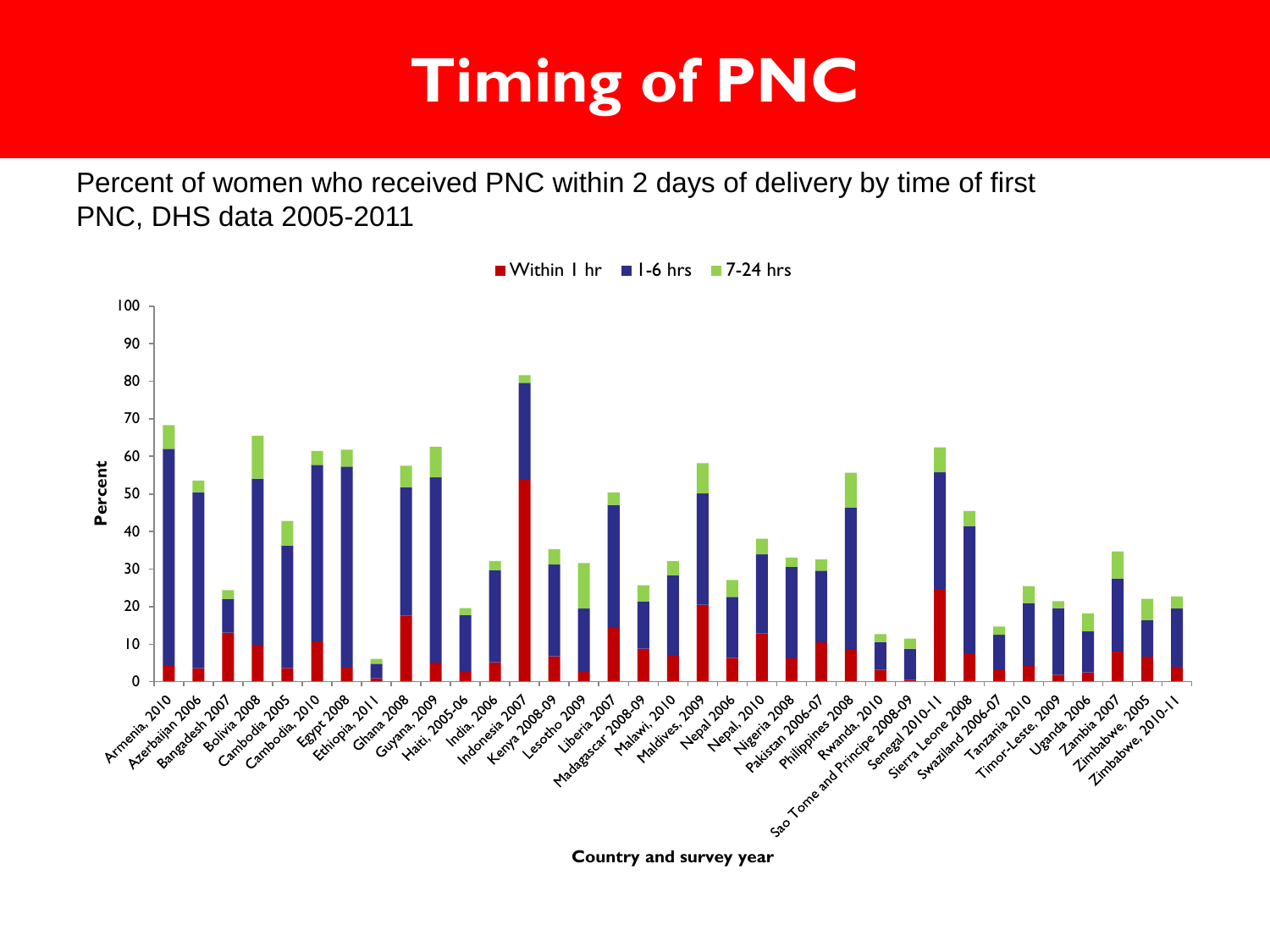### **PNC women and newborns**

Percent of home births for which women and newborns received PNC within two days of delivery, DHS data 2005-2011



**Country and survey year**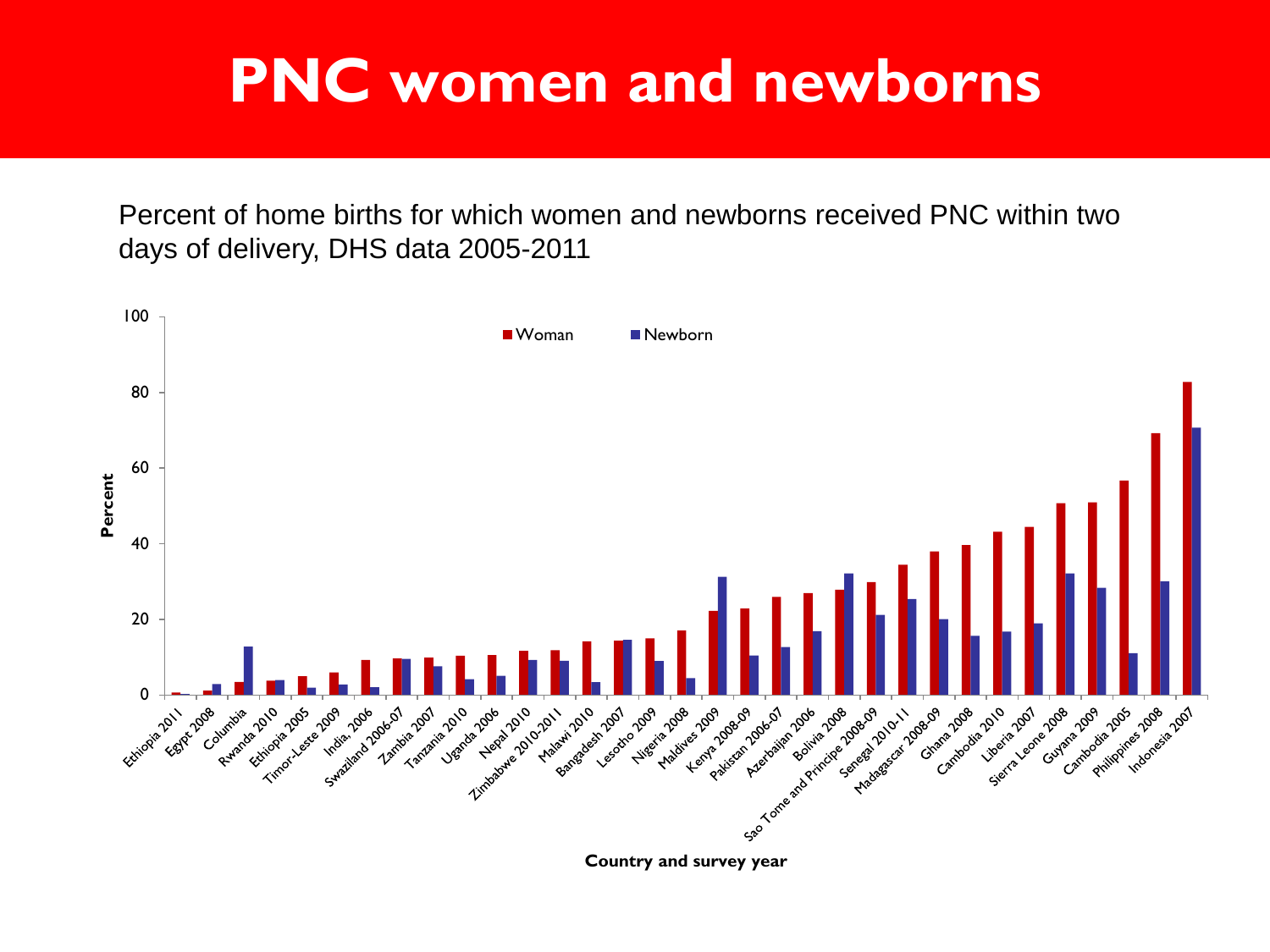## **Next steps for measurement**

- Finalize and test optional survey module
	- Behaviors and practices; content of PNC; multiple PNC contacts
- Follow up on PNC measurement, especially pre-discharge PNC
- Develop coverage measures of evidencebased interventions
	- KMC
	- Care seeking/treatment newborn sepsis
- Vital registration, stillbirths, HMIS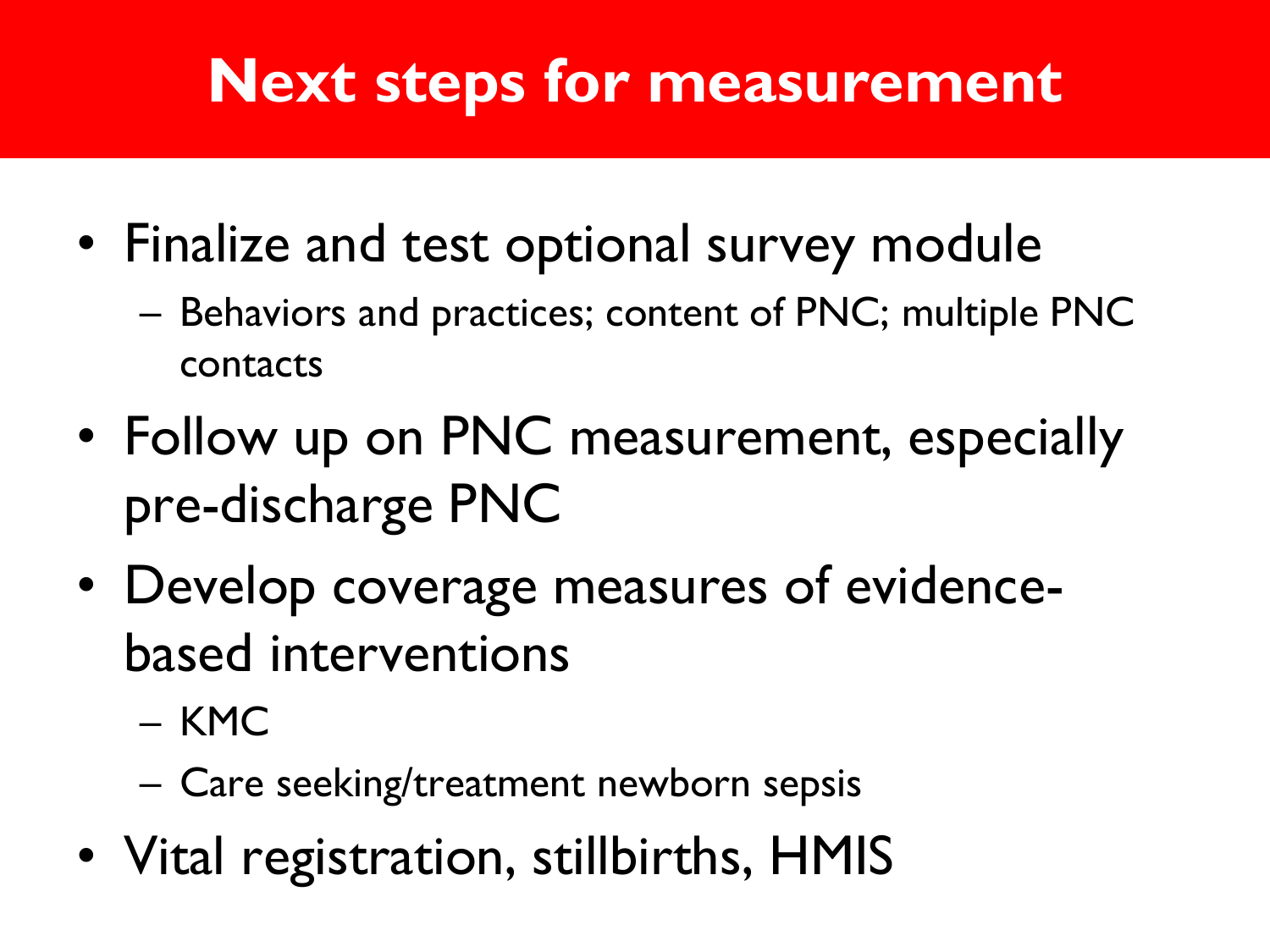## **Acknowledgements**

- Co-authors
- Newborn Indicator Technical Working Group members
- Researchers who investigated these questions
- CHERG
- Bill and Melinda Gates Foundation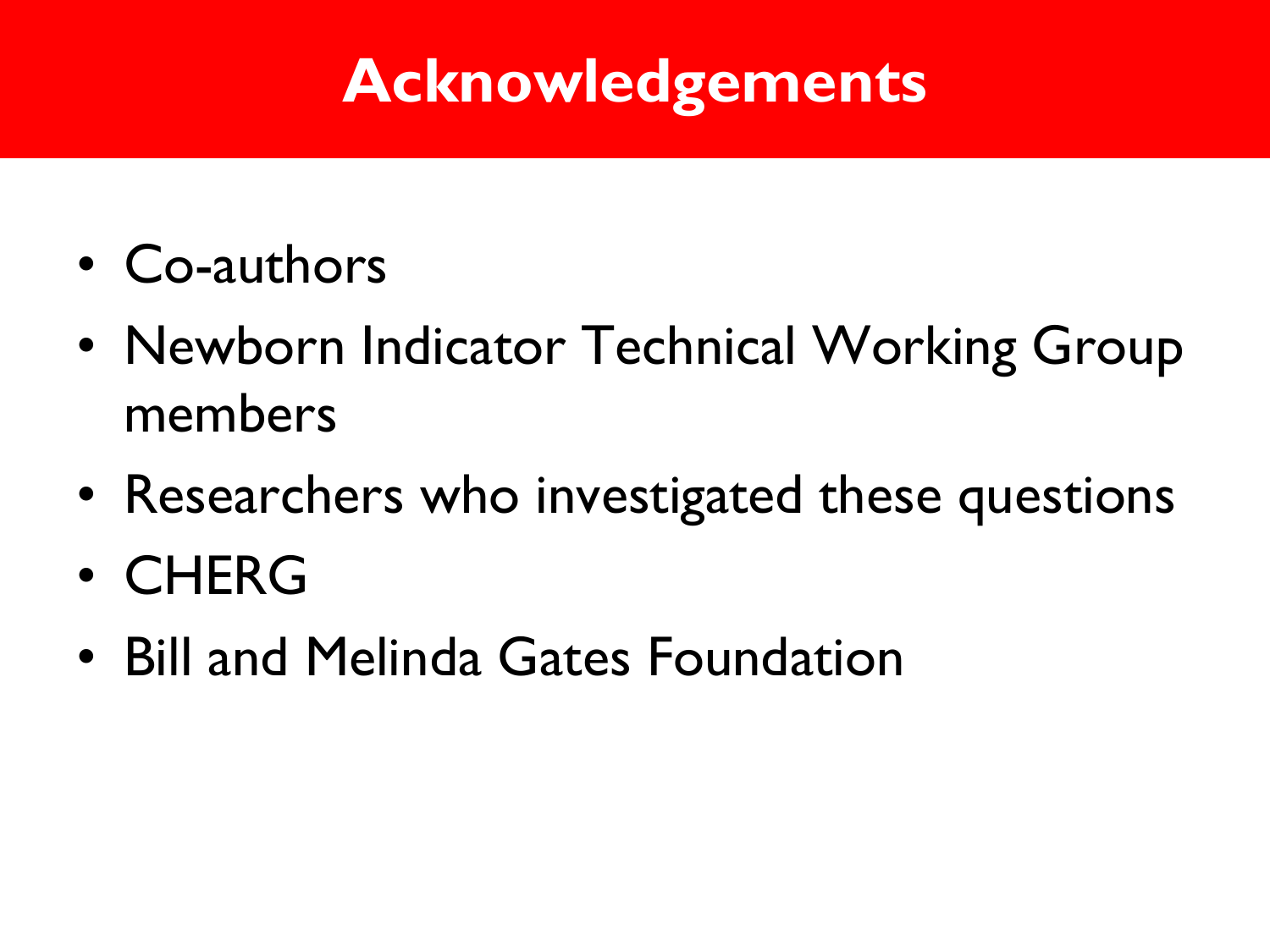#### Tools and materials available on Healthy Newborn Network (HNN) website:

[http://www.healthynewbornnetwork.org/page/newborn](http://www.healthynewbornnetwork.org/page/newborn-numbers)[numbers](http://www.healthynewbornnetwork.org/page/newborn-numbers)

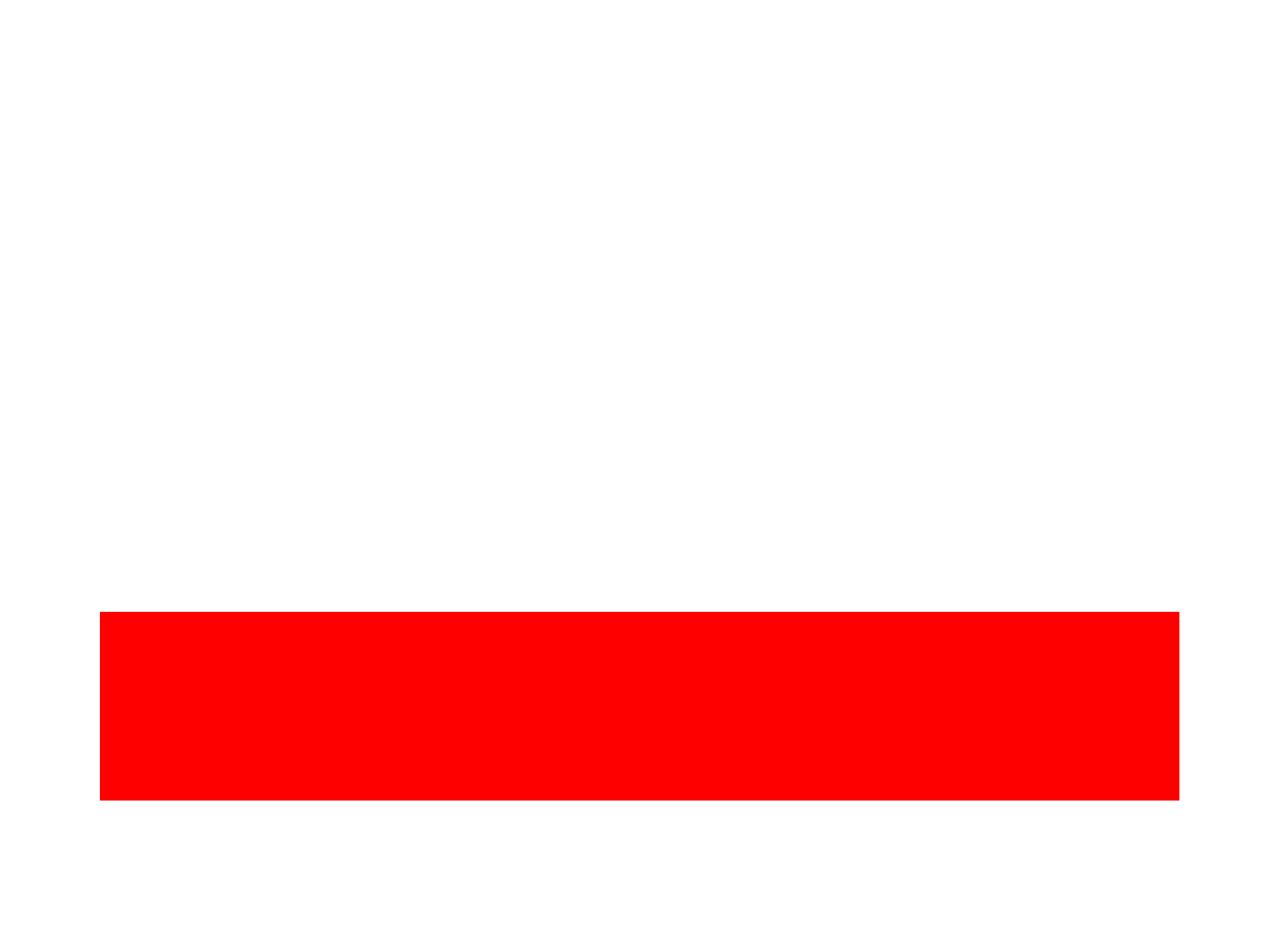## **What did we do?**

- Supported research and secondary analyses
	- Macro PNC/PPC data analysis (Bangladesh and Egypt)
	- Macro Qualitative study on recall and practices (Bangladesh and Malawi)
	- MICS4 pre-test Mombassa, Kenya
	- ICH Qualitative study on postnatal care recall (Ghana)
	- SNL Secondary analyses of endline surveys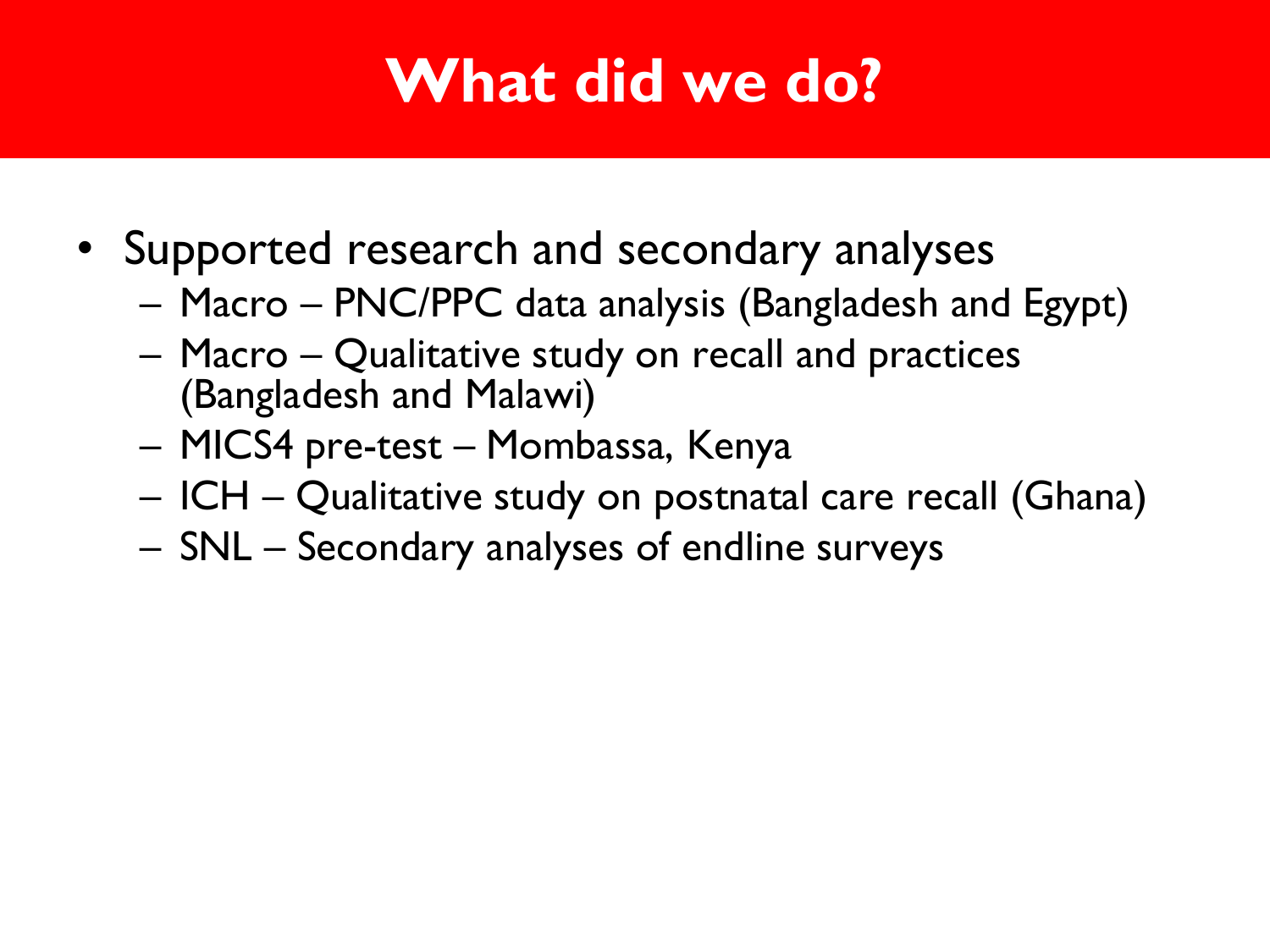## **Content of PNC**

- Signal functions
	- checking the newborn's umbilical cord
	- assessing the newborn's temperature
	- observing/counseling on breastfeeding
	- counseling on newborn danger signs
	- weighing baby (if applicable)
- Optional module